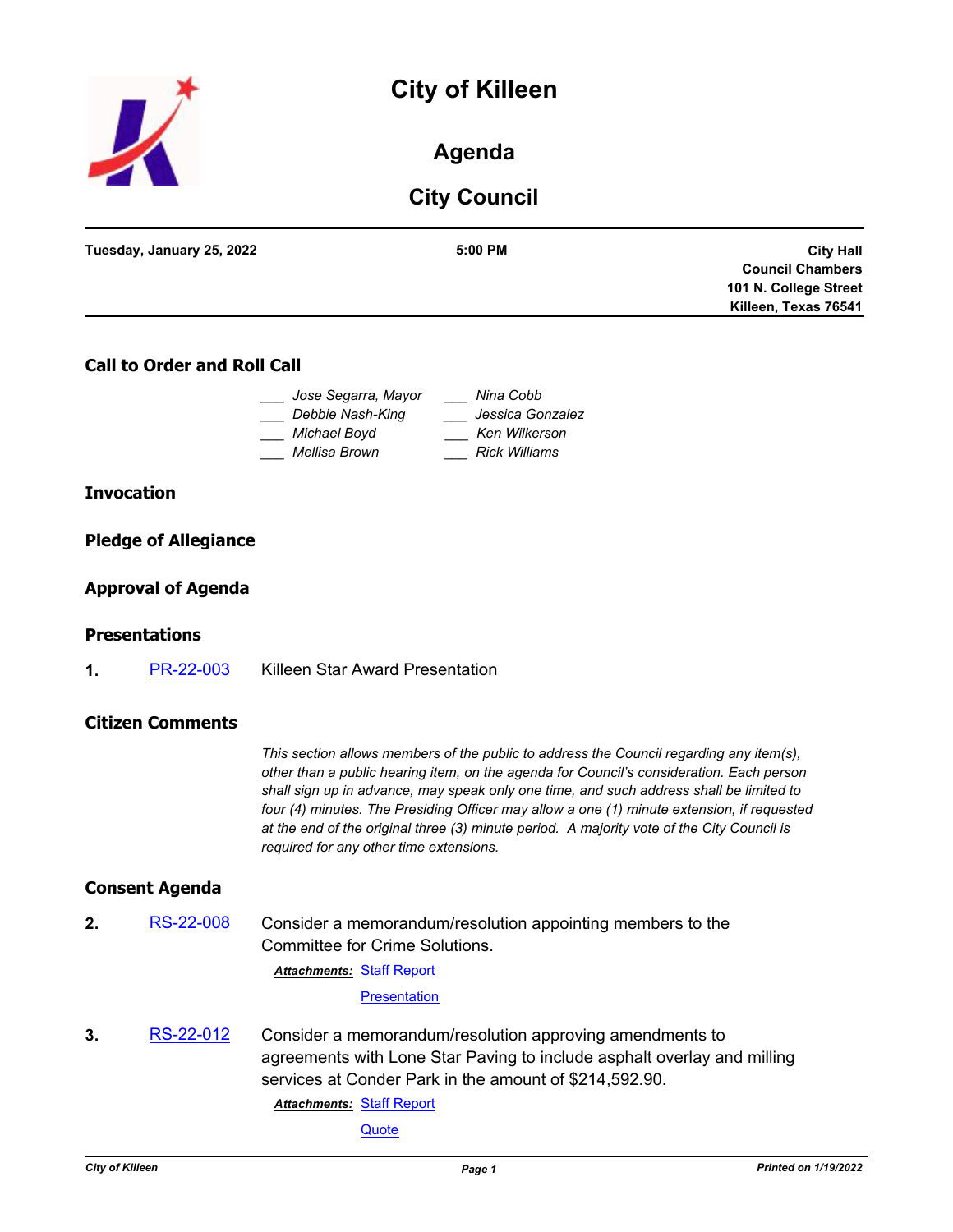**[Contract](http://killeen.legistar.com/gateway.aspx?M=F&ID=2584a9fe-11dd-45be-aca7-7fb02b87cae0.pdf)** 

**[Amendments](http://killeen.legistar.com/gateway.aspx?M=F&ID=678ac694-a801-46ca-9343-2e87dadc1fc6.pdf)** 

[Certificate of Interested Parties](http://killeen.legistar.com/gateway.aspx?M=F&ID=38326128-5b9f-4246-b862-ff6b67bb7571.pdf)

**[Presentation](http://killeen.legistar.com/gateway.aspx?M=F&ID=1e86dfd3-b9b3-4b24-864c-f04a38ebd174.pdf)** 

**4.** [RS-22-013](http://killeen.legistar.com/gateway.aspx?m=l&id=/matter.aspx?key=5886) Consider a memorandum/resolution authorizing an Interagency Agreement with multiple agencies for the use of NicheRMS365, a law enforcement records management system, in the amount of \$381,038.25.

**Attachments: [Staff Report](http://killeen.legistar.com/gateway.aspx?M=F&ID=f0a1ddc7-e63c-4626-9559-e19d0ad23cd8.pdf)** 

**[Interagency Agreement](http://killeen.legistar.com/gateway.aspx?M=F&ID=484ac46c-077d-423c-b2d9-cdde4cc0f47c.pdf) [Addendum](http://killeen.legistar.com/gateway.aspx?M=F&ID=5ca89100-26e7-4c41-a6ee-f1da45b29de9.pdf) [Assessment Report](http://killeen.legistar.com/gateway.aspx?M=F&ID=e1bc2d3d-801f-4d56-92d1-65028d040c41.pdf)** [Cost Calculations](http://killeen.legistar.com/gateway.aspx?M=F&ID=4291bf10-5633-45f9-a488-2b5043e74be3.pdf) **[Presentation](http://killeen.legistar.com/gateway.aspx?M=F&ID=99f79c64-5e68-4719-a05f-b6b272970855.pdf)** 

**5.** [RS-22-014](http://killeen.legistar.com/gateway.aspx?m=l&id=/matter.aspx?key=5911) Consider a memorandum/resolution accepting the Victims of Crime Act (VOCA) Crisis Assistance Program grant through the Office of the Governor, Criminal Justice Division.

**Attachments: [Staff Report](http://killeen.legistar.com/gateway.aspx?M=F&ID=ee7eaa24-2ef0-4728-b3da-688f612bfd93.pdf)** 

**[Grant Application](http://killeen.legistar.com/gateway.aspx?M=F&ID=356baabd-e1e0-4a4f-820c-aae6d645bc2c.pdf)** 

**[Presentation](http://killeen.legistar.com/gateway.aspx?M=F&ID=fba4cd20-df24-42b7-9760-de75b5fb8efa.pdf)** 

**6.** [RS-22-015](http://killeen.legistar.com/gateway.aspx?m=l&id=/matter.aspx?key=5917) Consider a memorandum/resolution ratifying the acceptance of the HOME-ARP grant funding in the amount of \$1,778,641.

> **Attachments: [Staff Report](http://killeen.legistar.com/gateway.aspx?M=F&ID=685f5c43-8366-4b7a-9d60-9c910685e3cb.pdf) [Grant Agreement](http://killeen.legistar.com/gateway.aspx?M=F&ID=92719744-0401-42b0-bb62-c8788a5b1c2c.pdf)** [Award Letter](http://killeen.legistar.com/gateway.aspx?M=F&ID=034c79cd-a3af-474b-9ffe-083de3c82e73.pdf) [Fact Sheet](http://killeen.legistar.com/gateway.aspx?M=F&ID=696a9e60-9e8d-468e-a6ee-17bd80d11ff0.pdf) **[Presentation](http://killeen.legistar.com/gateway.aspx?M=F&ID=1b583e94-e5ee-4142-92c3-516343dfa624.pdf)**

**7.** [RS-22-016](http://killeen.legistar.com/gateway.aspx?m=l&id=/matter.aspx?key=5905) Consider a memorandum/resolution approving an Interlocal Agreement with the City of Temple for Regional Homelessness Cooperation and a Strategic Plan.

**Attachments: [Staff Report](http://killeen.legistar.com/gateway.aspx?M=F&ID=daf7bc81-72d9-4bd2-bd91-b84107c347a0.pdf)** 

**[Agreement](http://killeen.legistar.com/gateway.aspx?M=F&ID=d92d209a-7854-4d54-9555-601303dae726.pdf)** 

**[Presentation](http://killeen.legistar.com/gateway.aspx?M=F&ID=2ebfa02d-66c1-4aba-8ce3-1acda16217c5.pdf)** 

**8.** [RS-22-017](http://killeen.legistar.com/gateway.aspx?m=l&id=/matter.aspx?key=5918) Consider a memorandum/resolution approving an election services contract with Bell County.

**Attachments: [Staff Report](http://killeen.legistar.com/gateway.aspx?M=F&ID=7eb62be5-7836-4cc1-8951-7795391af024.pdf)** 

**[Contract](http://killeen.legistar.com/gateway.aspx?M=F&ID=efd22168-7a46-41b8-9d99-c9a0fd7b9e86.pdf)** 

**[Presentation](http://killeen.legistar.com/gateway.aspx?M=F&ID=8a81a286-5e0c-4069-8dee-efca58a28523.pdf)** 

**9.** [RS-22-018](http://killeen.legistar.com/gateway.aspx?m=l&id=/matter.aspx?key=5912) Consider a memorandum/resolution authorizing the procurement of fleet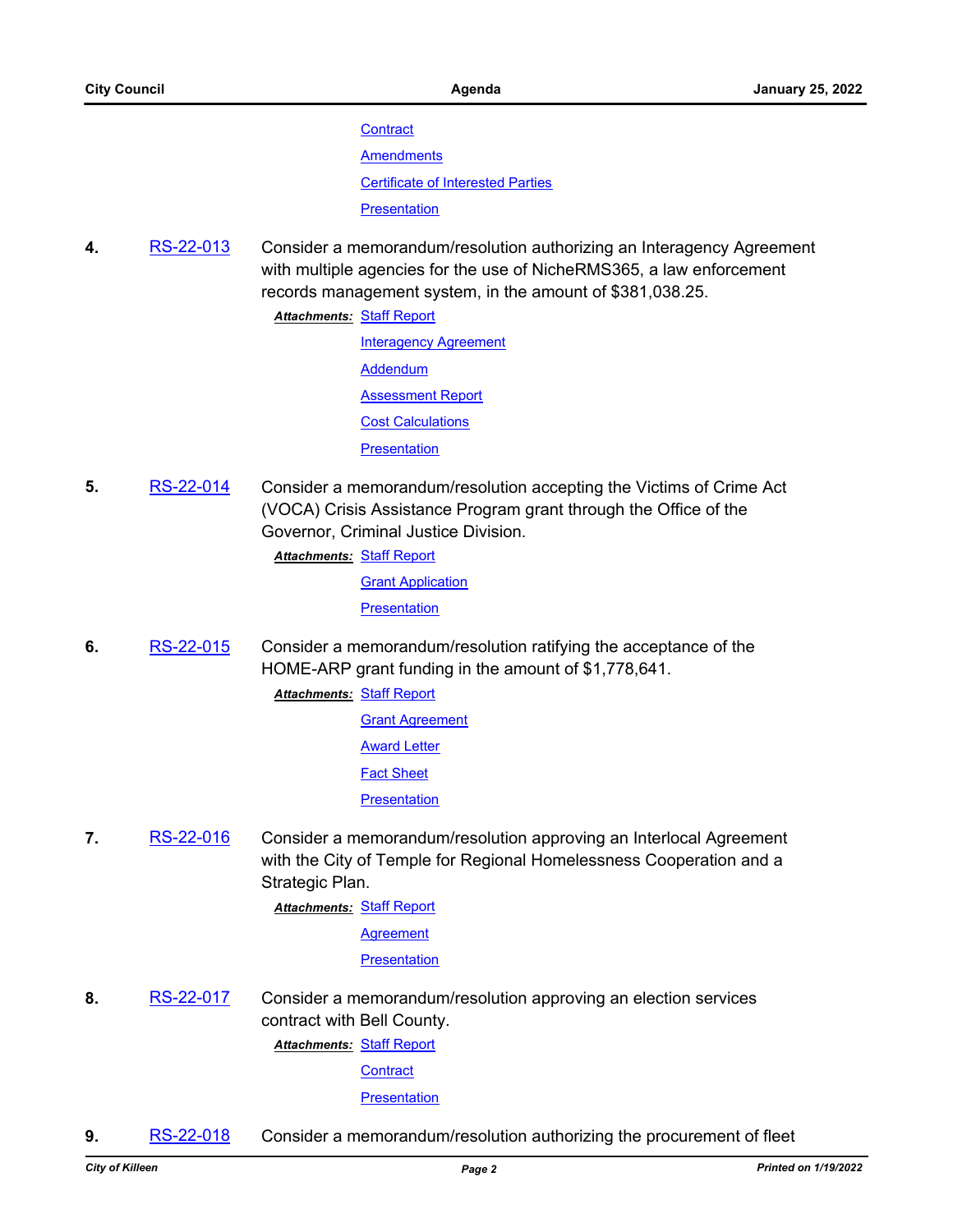parts through NAPA, O'Reilly, and Lonestar Freightliner in an amount not to exceed \$287,000 and tires through Southern Tire Mart in an amount not to exceed \$203,000.

**Attachments: [Staff Report](http://killeen.legistar.com/gateway.aspx?M=F&ID=e19ac678-da17-4a89-a2ef-b4ff39623925.pdf) [Contracts](http://killeen.legistar.com/gateway.aspx?M=F&ID=99abf404-7704-4a20-8735-6d740c7076ad.pdf)** [Certificate of Interested Parties](http://killeen.legistar.com/gateway.aspx?M=F&ID=9ec64fdb-2dc4-4e39-a135-2acc048b90db.pdf)

**[Presentation](http://killeen.legistar.com/gateway.aspx?M=F&ID=f8fa5d62-958a-4630-b584-eb3a9acf19fb.pdf)** 

**10.** [OR-22-003](http://killeen.legistar.com/gateway.aspx?m=l&id=/matter.aspx?key=5872) Consider an ordinance amending the Code of Ordinances Chapter 8, Building and Construction Regulations, and Chapter 11, Fire Prevention and Protection, to adopt updated international building construction and fire codes.

**Attachments: [Staff Report](http://killeen.legistar.com/gateway.aspx?M=F&ID=b4bf530c-a21d-43a8-bdca-49e9ea36f0e4.pdf)** 

[Summary of Changes](http://killeen.legistar.com/gateway.aspx?M=F&ID=d54242e4-6dbe-4456-baf0-bf03892bdcdb.pdf) **[Ordinance](http://killeen.legistar.com/gateway.aspx?M=F&ID=6b5b0cb8-1512-4775-9495-b1a3bc8ee146.pdf) [Presentation](http://killeen.legistar.com/gateway.aspx?M=F&ID=7fada7e2-af37-492b-a215-385ef27550ea.pdf)** 

#### **Ordinances**

**11.** [OR-22-002](http://killeen.legistar.com/gateway.aspx?m=l&id=/matter.aspx?key=5906) Consider an ordinance authorizing the issuance and sale of Combination Tax and Revenue Certificates of Obligation, Series 2022, for street improvements.

> **Attachments: [Staff Report](http://killeen.legistar.com/gateway.aspx?M=F&ID=10013152-d5c5-4e73-9e7b-9445cd579e55.pdf)** [Draft Ordinance](http://killeen.legistar.com/gateway.aspx?M=F&ID=1505c8cb-471b-4d3d-80b0-7e8c78be76cb.pdf) **[Presentation](http://killeen.legistar.com/gateway.aspx?M=F&ID=bf670506-9897-4f77-b20e-b5b4fcf96594.pdf)**

#### **Public Hearings**

**12.** [PH-22-008](http://killeen.legistar.com/gateway.aspx?m=l&id=/matter.aspx?key=5922) HOLD a public hearing and discuss proposed charter amendments.

**Attachments: [Staff Report](http://killeen.legistar.com/gateway.aspx?M=F&ID=e357ec66-a986-40cb-a322-4eb486dd3802.pdf)** 

[Proposed Charter Amendments](http://killeen.legistar.com/gateway.aspx?M=F&ID=ea13c081-0992-4944-bcf3-8f70f243e429.pdf) **[Presentation](http://killeen.legistar.com/gateway.aspx?M=F&ID=7831991d-533f-477d-9eac-ce5ba196b1d0.pdf)** 

**13.** [PH-21-065](http://killeen.legistar.com/gateway.aspx?m=l&id=/matter.aspx?key=5790) HOLD a public hearing and consider an ordinance requested by Mitchell & Associates, Inc. on behalf of Texas Land and Living, LLC (Case #FLUM21-09) to amend the Comprehensive Plan's Future Land Use Map (FLUM) from a 'Rural' (R) designation to a 'General Residential' (GR) designation for approximately 9.147 acres out of the James Cook Survey, Abstract No. 161. The property is generally located east of the intersection of Pinar Trail and Grand Terrace Drive, Killeen, Texas. (Tabled from 11/30/21 Regular City Council Meeting)

**Attachments: [Staff Report](http://killeen.legistar.com/gateway.aspx?M=F&ID=e1793750-bddb-4ee8-b399-9b99e16a6603.pdf)** 

**[Maps](http://killeen.legistar.com/gateway.aspx?M=F&ID=2d75521c-0609-4738-b155-792a5ad30590.pdf)** 

**[Minutes](http://killeen.legistar.com/gateway.aspx?M=F&ID=2f912324-00a9-40f4-8e04-245d8b6c08dc.pdf)**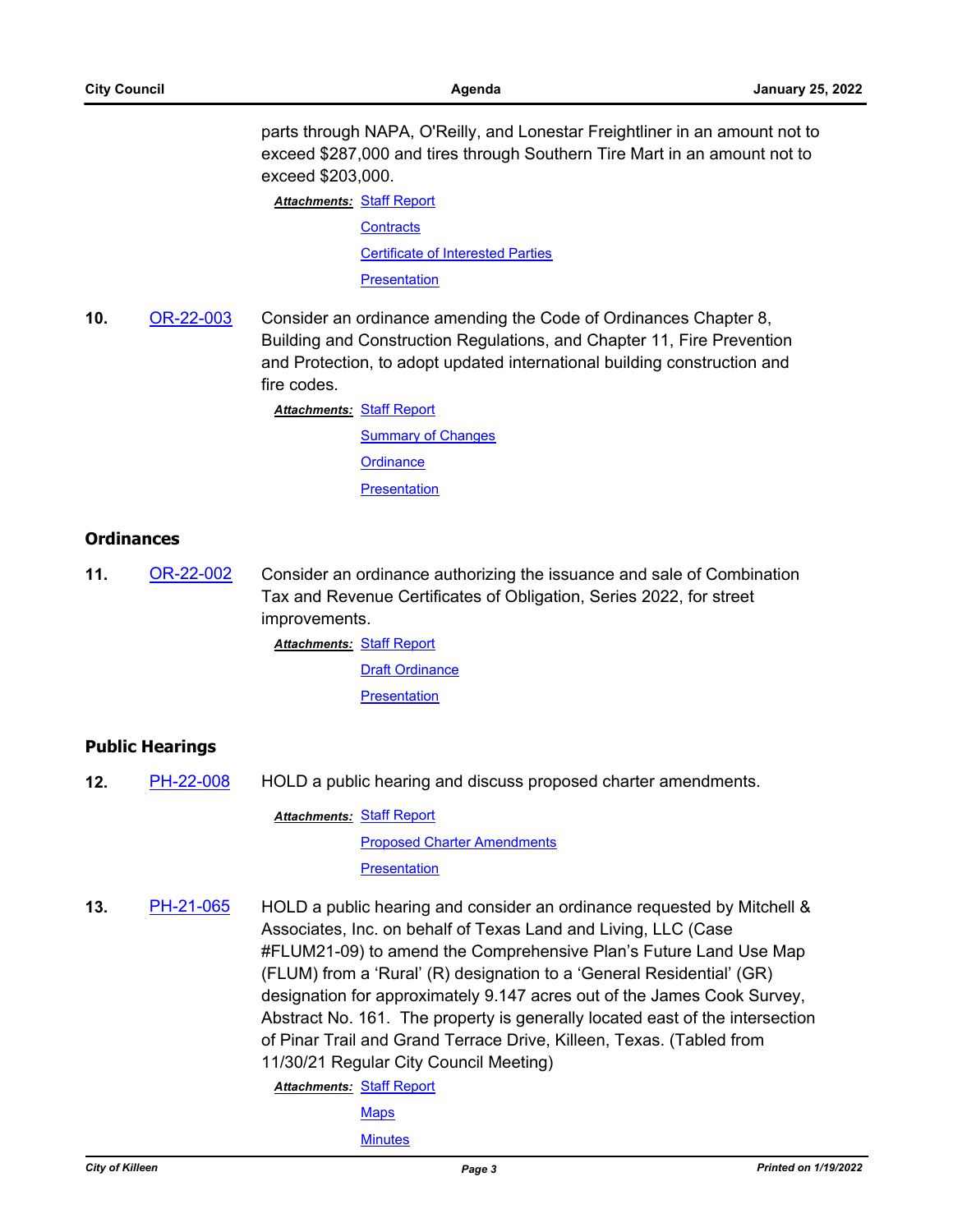#### **[Ordinance](http://killeen.legistar.com/gateway.aspx?M=F&ID=0b8b2c8d-6114-46b3-b1df-f97382588c16.pdf)**

#### **[Presentation](http://killeen.legistar.com/gateway.aspx?M=F&ID=ba40410f-9283-4979-b77e-e9445747e21e.pdf)**

**14.** [PH-21-066](http://killeen.legistar.com/gateway.aspx?m=l&id=/matter.aspx?key=5643) HOLD a public hearing and consider an ordinance submitted by Mitchell & Associates, Inc. on behalf of Texas Land and Living, LLC (Case #Z21-33) to rezone approximately 9.147 acres out of the James Cook Survey, Abstract No. 161 from "A" (Agricultural District) to "RT-1" (Residential Townhouse Single-Family District). The property is generally located east of the intersection of Pinar Trail and Grand Terrace Drive, Killeen, Texas. (Tabled from 11/30/21 Regular City Council Meeting) (Requires a three-fourths [3/4] majority vote)

**Attachments: [Staff Report](http://killeen.legistar.com/gateway.aspx?M=F&ID=1fda0dea-d313-4cc3-ad5b-0cd3c9193342.pdf)** 

- [Maps](http://killeen.legistar.com/gateway.aspx?M=F&ID=f020ac74-7cc3-419b-9eda-0ffbde6d4069.pdf) **[Minutes](http://killeen.legistar.com/gateway.aspx?M=F&ID=3f222ef9-cbae-4408-ab99-cab90090358c.pdf) [Ordinance](http://killeen.legistar.com/gateway.aspx?M=F&ID=de884beb-bf36-4dec-89bd-63b655004f6a.pdf) [Considerations](http://killeen.legistar.com/gateway.aspx?M=F&ID=5317e430-b2f2-4b1c-8b9b-79f5d4178347.pdf) [Petitions](http://killeen.legistar.com/gateway.aspx?M=F&ID=bbd316c6-7f5f-4b09-80ca-2c37d5f8c28d.pdf) [Presentation](http://killeen.legistar.com/gateway.aspx?M=F&ID=940bc422-e285-4290-8524-d9a60e5b52d3.pdf)**
- **15.** [PH-22-009](http://killeen.legistar.com/gateway.aspx?m=l&id=/matter.aspx?key=5874) HOLD a public hearing and consider an ordinance requested by Joshua Welch on behalf of CP Summit Group, Loverd Wilson Mitchell Trust, Penelope McDonald, and Ray Fread (Case #FLUM 21-11) to amend the Comprehensive Plan's Future Land Use Map (FLUM) from a 'Rural' (R) and 'Suburban Residential' (SR) designation to a 'General Residential' (GR) designation for approximately 60.112 acres out of the J.H. Lewis Survey, Abstract No. 0536; J.W. Morton Survey, Abstract No. 0587; and T. Arnold Survey, Abstract No. 0055. The property is generally located south of Prewitt Ranch Road and east of Clear Creek Road, Killeen, Texas.

**Attachments: [Staff Report](http://killeen.legistar.com/gateway.aspx?M=F&ID=f69de045-808d-475e-a7fe-1ae4cec825ad.pdf)** 

- [Maps](http://killeen.legistar.com/gateway.aspx?M=F&ID=dabc7186-7cfa-45ed-96a9-dc2b80f2ce86.pdf) **[Minutes](http://killeen.legistar.com/gateway.aspx?M=F&ID=719bd90e-0992-4ca1-933f-cf2c08e4eef3.pdf) [Ordinance](http://killeen.legistar.com/gateway.aspx?M=F&ID=d433c8bc-3eaa-4ff3-a0ec-084524dfbef8.pdf) [Presentation](http://killeen.legistar.com/gateway.aspx?M=F&ID=ab41c7b1-0f47-484a-b982-60c757aab9a8.pdf)**
- **16.** [PH-22-010](http://killeen.legistar.com/gateway.aspx?m=l&id=/matter.aspx?key=5884) HOLD a public hearing and consider an ordinance requested by Tobe Sweeney, on behalf of Lilia D Enterprise, LLC (Case #Z21-43), to rezone approximately 0.19 acres out of the Morris & Goode Survey, Lot 1, Block 4 from "R-1" (Single-Family Residential District) to "R-2" (Two-Family Residential District). The property is addressed 1301 E Avenue G, Killeen, Texas.

**Attachments: [Staff Report](http://killeen.legistar.com/gateway.aspx?M=F&ID=23bfc62e-5534-40d0-833c-1e38a78e6750.pdf) [Maps](http://killeen.legistar.com/gateway.aspx?M=F&ID=729a2636-624c-4a0a-9cc9-78d411a307ff.pdf) [Site Photos](http://killeen.legistar.com/gateway.aspx?M=F&ID=baa4c63b-3eeb-42ec-8057-e710eebc2c1f.pdf) [Survey](http://killeen.legistar.com/gateway.aspx?M=F&ID=ad287931-c876-424e-8796-0771ba3bb87c.pdf)**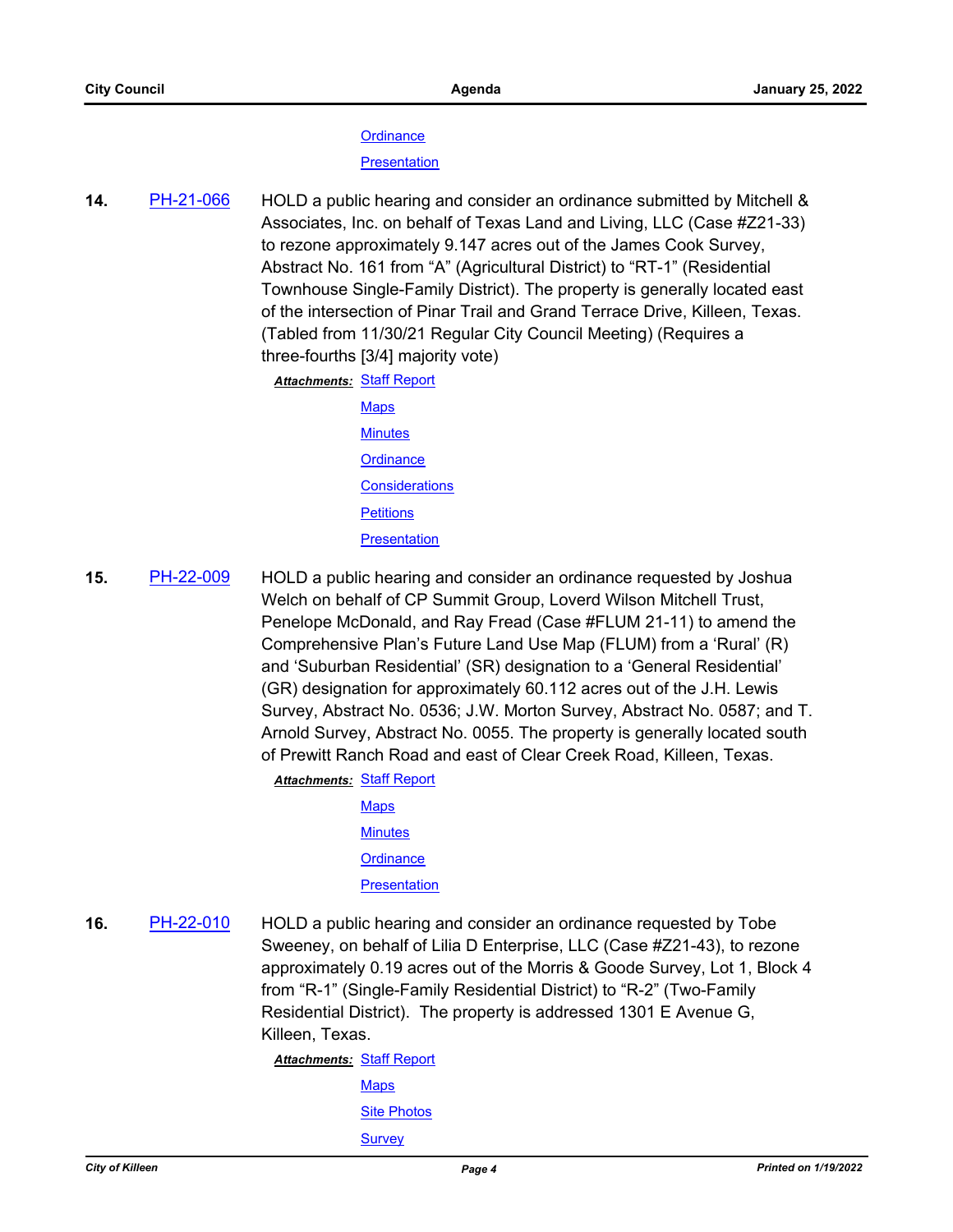**[Minutes](http://killeen.legistar.com/gateway.aspx?M=F&ID=b62935ad-df7b-49a8-88fa-1d3a24af8d78.pdf) [Ordinance](http://killeen.legistar.com/gateway.aspx?M=F&ID=9697664e-3667-4a49-b37a-b3f9061ffa83.pdf) [Considerations](http://killeen.legistar.com/gateway.aspx?M=F&ID=ccbbdc93-a1ef-4aaa-bda8-c7dddadaa0be.pdf)** [Responses](http://killeen.legistar.com/gateway.aspx?M=F&ID=e288af0c-5dc7-4851-8163-2fabb3387ab7.pdf) **[Presentation](http://killeen.legistar.com/gateway.aspx?M=F&ID=b970dbb1-7746-4a50-af66-87db6403733d.pdf)** 

**17.** [PH-22-011](http://killeen.legistar.com/gateway.aspx?m=l&id=/matter.aspx?key=5885) HOLD a public hearing and consider an ordinance requested by Mitchell & Associates, Inc. on behalf of Eakin Commercial Properties, LTD (Case #Z21-44) to rezone approximately 0.271 acres, being part of Lots 2 & 4, Block 1, Eakin Commercial Addition Phase Two, from "B-3" (Local Business District) to "B-5" (Business District). The property is addressed as 5500 E. Central Texas Expressway and 2301 Rosewood Drive, Killeen, Texas.

> **Attachments: [Staff Report](http://killeen.legistar.com/gateway.aspx?M=F&ID=85b5021e-0b1b-4666-a5ac-3ef313bb7ce9.pdf) [Maps](http://killeen.legistar.com/gateway.aspx?M=F&ID=83f39c60-abf7-48cc-9cd1-75d2b96b7157.pdf)** [Site Photos](http://killeen.legistar.com/gateway.aspx?M=F&ID=79821813-5c08-4192-99d7-df3fd27ff017.pdf) **[Minutes](http://killeen.legistar.com/gateway.aspx?M=F&ID=663bfb30-6179-40a5-9e71-01ddb9ea8e9f.pdf) [Ordinance](http://killeen.legistar.com/gateway.aspx?M=F&ID=2b9ef719-f40a-426e-9e59-023884394af9.pdf) [Considerations](http://killeen.legistar.com/gateway.aspx?M=F&ID=37769e21-cf8a-46f7-8dac-7e22d49866ac.pdf) [Presentation](http://killeen.legistar.com/gateway.aspx?M=F&ID=b2630d62-e913-43f2-a7e8-2af2dafe48aa.pdf)**

**18.** [PH-22-012](http://killeen.legistar.com/gateway.aspx?m=l&id=/matter.aspx?key=5920) HOLD a public hearing and consider an ordinance amending the FY 2022 Annual Budget of the City of Killeen to adjust revenue and expenditure accounts in multiple funds.

**Attachments: [Staff Report](http://killeen.legistar.com/gateway.aspx?M=F&ID=0b29faf1-b3e3-4de6-89ae-aaf0b748871f.pdf)** 

**[Ordinance](http://killeen.legistar.com/gateway.aspx?M=F&ID=da20c8ae-e255-4592-b82a-4f2830b3be60.pdf)** 

**[Presentation](http://killeen.legistar.com/gateway.aspx?M=F&ID=da2ee473-a92b-4ec2-a84d-498c233e711c.pdf)** 

#### **Discussion Items**

**19. [DS-22-010](http://killeen.legistar.com/gateway.aspx?m=l&id=/matter.aspx?key=5925)** Discuss and Review Municipal Court Judge Applications

#### **Adjournment**

*I certify that the above notice of meeting was posted on the Internet and on the bulletin boards at Killeen City Hall and at the Killeen Police Department on or before 5:00 p.m. on January 19, 2022.*

*Lucy C. Aldrich, City Secretary* 

*\_\_\_\_\_\_\_\_\_\_\_\_\_\_\_\_\_\_\_\_\_\_\_\_\_\_\_\_\_\_\_*